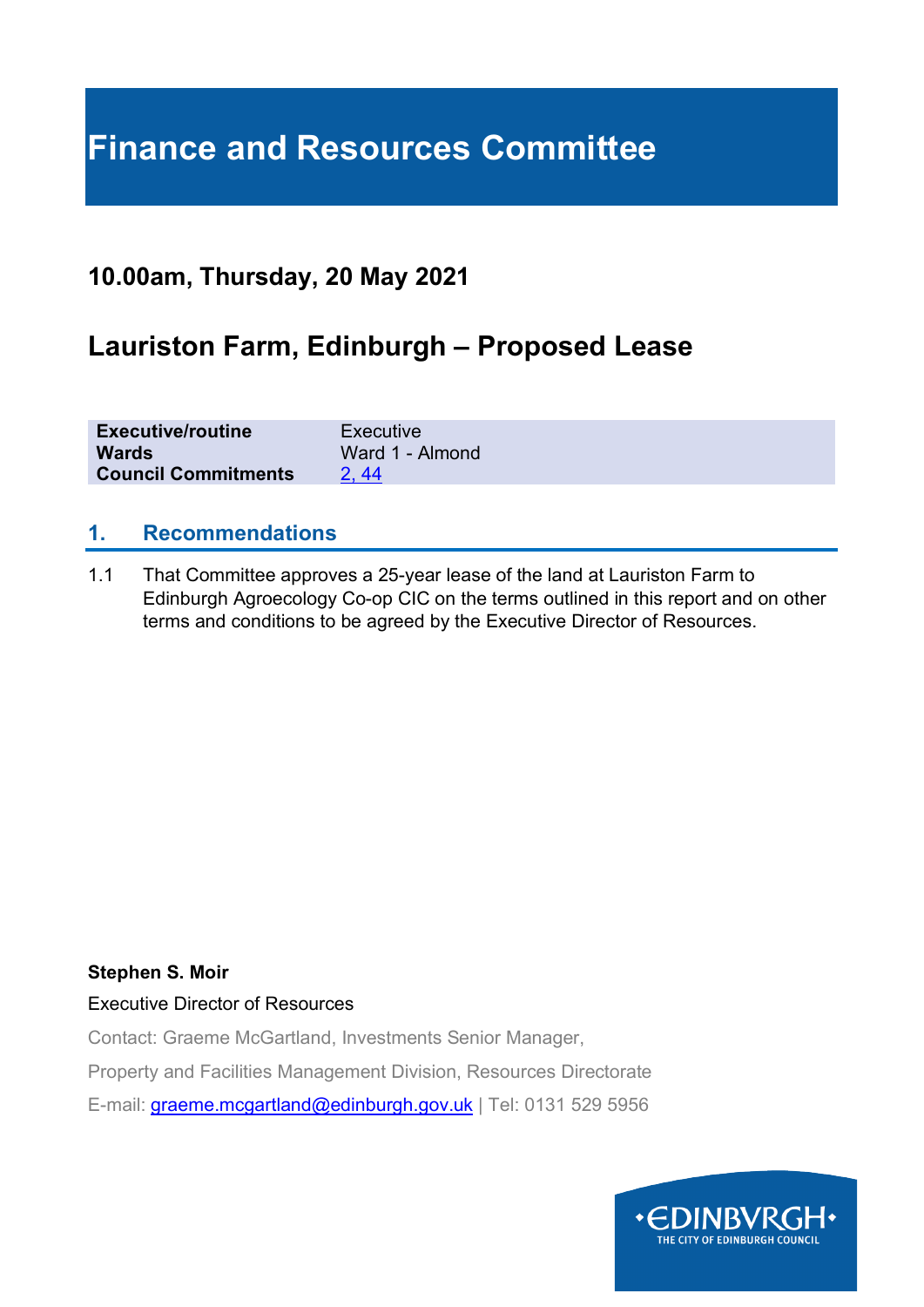**Report**

## **Lauriston Farm, Edinburgh – Proposed Lease**

#### **2. Executive Summary**

2.1 The Council own the land known as Lauriston Farm, near Cramond, which until 2020 was leased for grazing purposes. The Council has received a proposal from Edinburgh Agroecology Co-op CIC for a community farm to be established on the land. This report seeks approval to lease the land to Edinburgh Agroecology Co-op CIC on the terms and conditions outlined in the report.

#### **3. Background**

- 3.1 In [March 2018,](https://democracy.edinburgh.gov.uk/Data/Housing%20and%20Economy%20Committee/20180322/Agenda/item_74_-_granton_waterfront_regeneration_strategy.pdf) the Housing and Economy Committee agreed the high-level objectives for the regeneration of Granton Waterfront including the intention to work collaboratively with the public-sector partners and the local community to develop a vision for Granton. This included agreement to undertake work to update frameworks and studies to support future development.
- 3.2 Later the same year, the Council purchased the Forthquarter site with other land in Granton Waterfront, owned by in Waterfront Edinburgh Limited (WEL/EDI), also transferred to the Council. A multi-disciplinary team was appointed to prepare a Development Framework and a high-level programme delivery plan for Granton Waterfront.
- 3.3 The Development Framework, which will guide future development within Granton Waterfront, was approved by the Planning Committee on 26 February 2020. This guidance sets out the ambition to transform this former industrial site into a new vibrant, healthy and sustainable city quarter which will, with time, redefine Edinburgh into one of Europe's top Waterfront destinations to live, learn, work and visit.
- 3.4 The Council now owns approximately 120 acres of developable land within the Granton Waterfront area, creating a unique opportunity for the Council to take an infrastructure first approach and work in collaboration with key partners and the community to deliver exemplar regeneration. In addition, there is around 200 Ha of existing open space located on the north shore stretching between Cramond to the west and Gypsy Brae to the east. The area currently contains farmland, a golf course, Lauriston Castle and includes the 3.5km coastline and promenade edge. As part of the regeneration, the Council have set out a vision which will optimise the use of this green space with the aim of creating one of Europe's largest coastal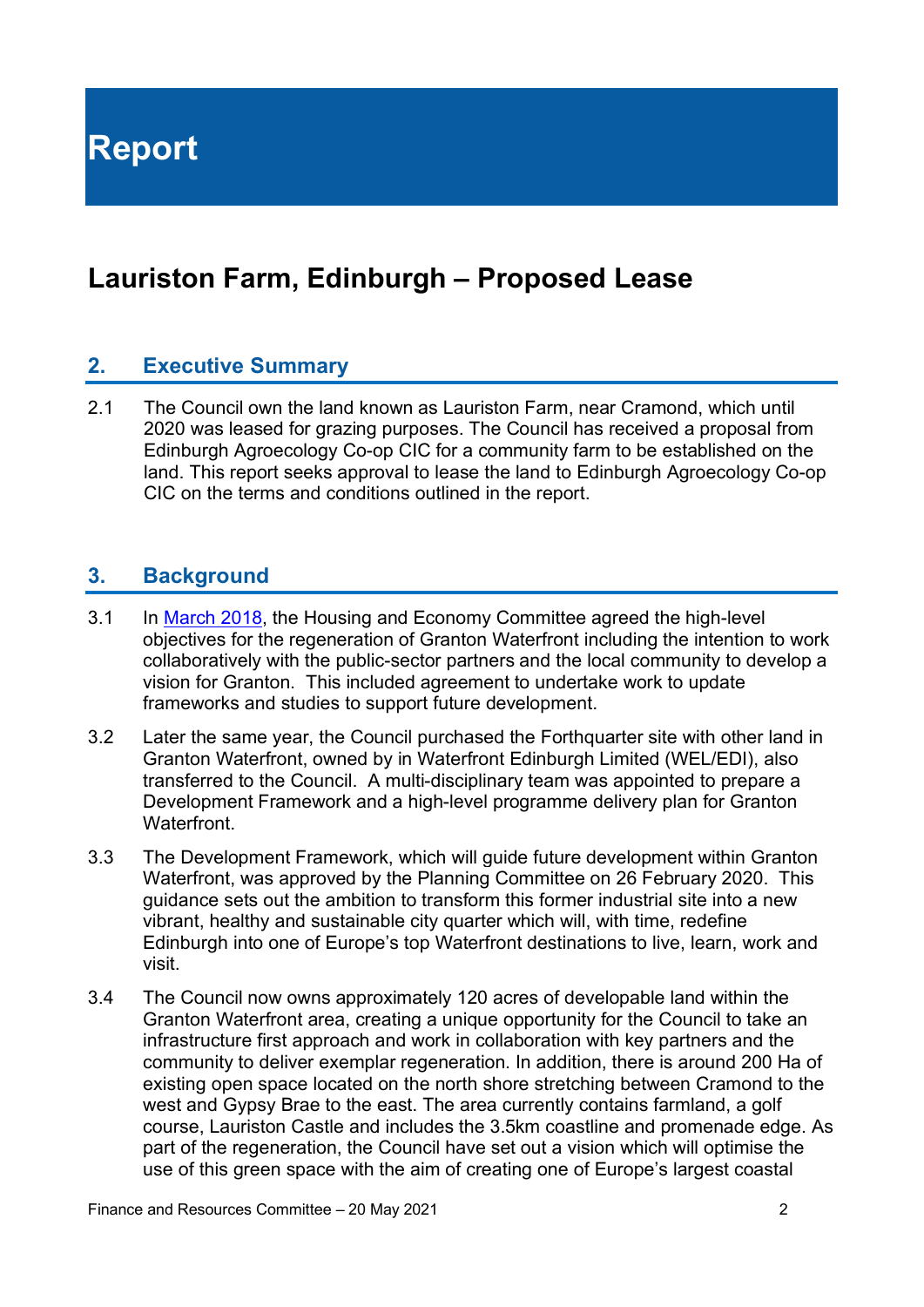parks. A strategy and action plan to deliver on this vision will be developed over time in line with key stakeholders and the wider community.

- 3.5 The land currently known as Lauriston Farm, is located towards Cramond and extends to approximately 40.92 hectares (101 acres) as shown outlined in red on the plan attached as Appendix 1. Until 2020 the land was let on annual basis for grazing purposes.
- 3.6 The Council has been approached by Edinburgh Agroecology Co-op CIC (EAC), a community interest company, to take a lease over the land on which to establish an urban farm. The aim is to create an exemplar model of urban agroecology farming, habitat creation and multifunctional land use that benefits, supports and regenerates the environment and those connected to it. At the heart of the approach is the concept of regenerative land management, food production and healthy communities. This proposal aligns with the overall vision of the Framework to create a new vibrant, healthy and sustainable city quarter.

#### **4. Main report**

- 4.1 EAC has submitted a business plan to the Council which outlines the vision for the land, including:
	- Increasing biodiversity;
	- Use of Agroforestry systems (land use management system in which trees/shrubs are grown amongst crops);
	- Organic food growing no dig method with zero chemical use;
	- Habitat enhancement;
	- Work towards becoming carbon negative;
	- Job creation: and,
	- Working with communities.
- 4.2 The project will initially focus on creating a market garden, building the project's infrastructure, including its hedgerows, rewilding areas and agroforestry systems; instigating a diverse and soil-building crop rotation on a field scale; setting up the community area and engagement activities and researching the second stage of business opportunities, which may include some of the following: cut-flowers business, herbal medicine garden, seed business and plant nursery.
- 4.3 Adopting the agroecological farming practices, both short and longer term food production will be established, beginning with soft fruit and vegetables and expanding to include top fruit, grains and pulses. The aim is to create a sustainable source of produce to assist with alleviating food poverty.
- 4.4 Community involvement will include the creation of allotments, a community orchard and a community education hub.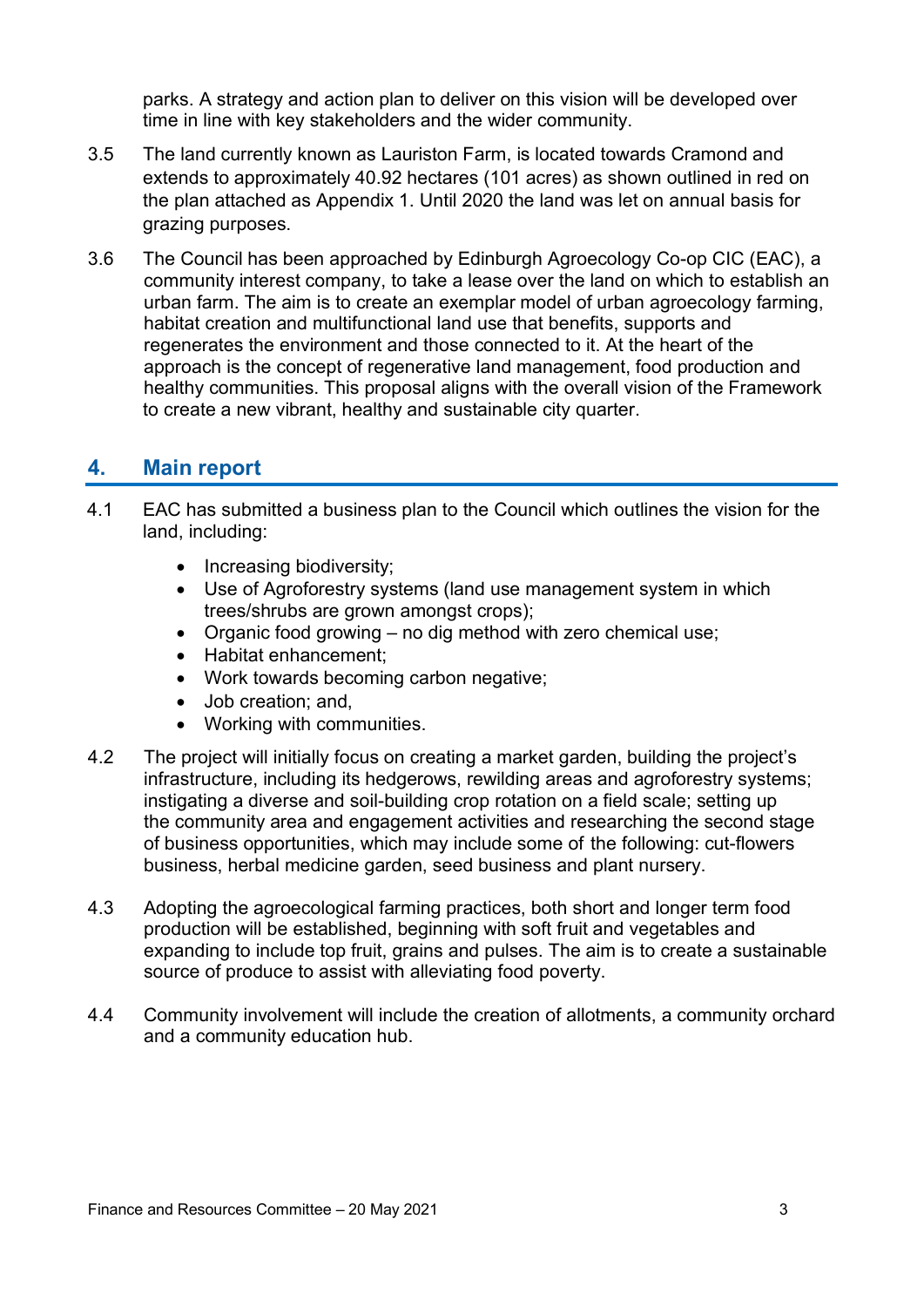- 4.5 EAC are seeking an initial 25-year lease of the land and the following provisional terms have been agreed:
	- Subjects Land at Lauriston Farm;
	- Tenant **Edinburgh Agroecology Co-op CIC;**
	- Term 25 years from date of entry;
	- Rent: £8,000 per annum;
	- Rent Review 10 yearly on an upwards only basis;
	- Break Option: The tenant will have the benefit of a break option at any time during the lease on serving not less than 6 months written notice on the Council to this effect; The landlord will be entitled to bring the lease, or part thereof in respect of land to be leased, to an end should the tenant fail to meet the Key Performance Indicators (as agreed by both parties) for 2 successive years;
	- Use: The land will be used as a Community Urban Farm and will include, but not be limited to, the following- Crop Growing, Market Garden, Allotments;
	- **Repair** Free tenant will accept a full repairing liability for the land and walls/fences which enclose the perimeter (subject to a schedule of condition);
	- Conditions i) The tenant obtaining all relevant permissions and licences relevant with the proposed use of the land; ii) The tenant securing funding for at least set up/infrastructure/operational costs for the first two years after the date of entry;

iii) Evidence that the tenant will establish a communications and marketing strategy to the satisfaction of the Council;

iv) The tenant setting up a committee of individuals with relevant expertise and community representation to the satisfaction of the Council;

v) Evidence that the tenant will work to establish research and academic partnerships and community organisation/local school partnerships to the satisfaction of the Council;

vi) A commitment on the part of the tenant to provide an annual report to the Council on progress over the preceding 12 months set against the agreed Key Performance Indicators;

vii) The tenant agreeing to a right of access to the Council throughout the period of the lease to undertake works in connection with the Open Space development plan, such works not to have an adverse impact on the land being suitable for the permitted use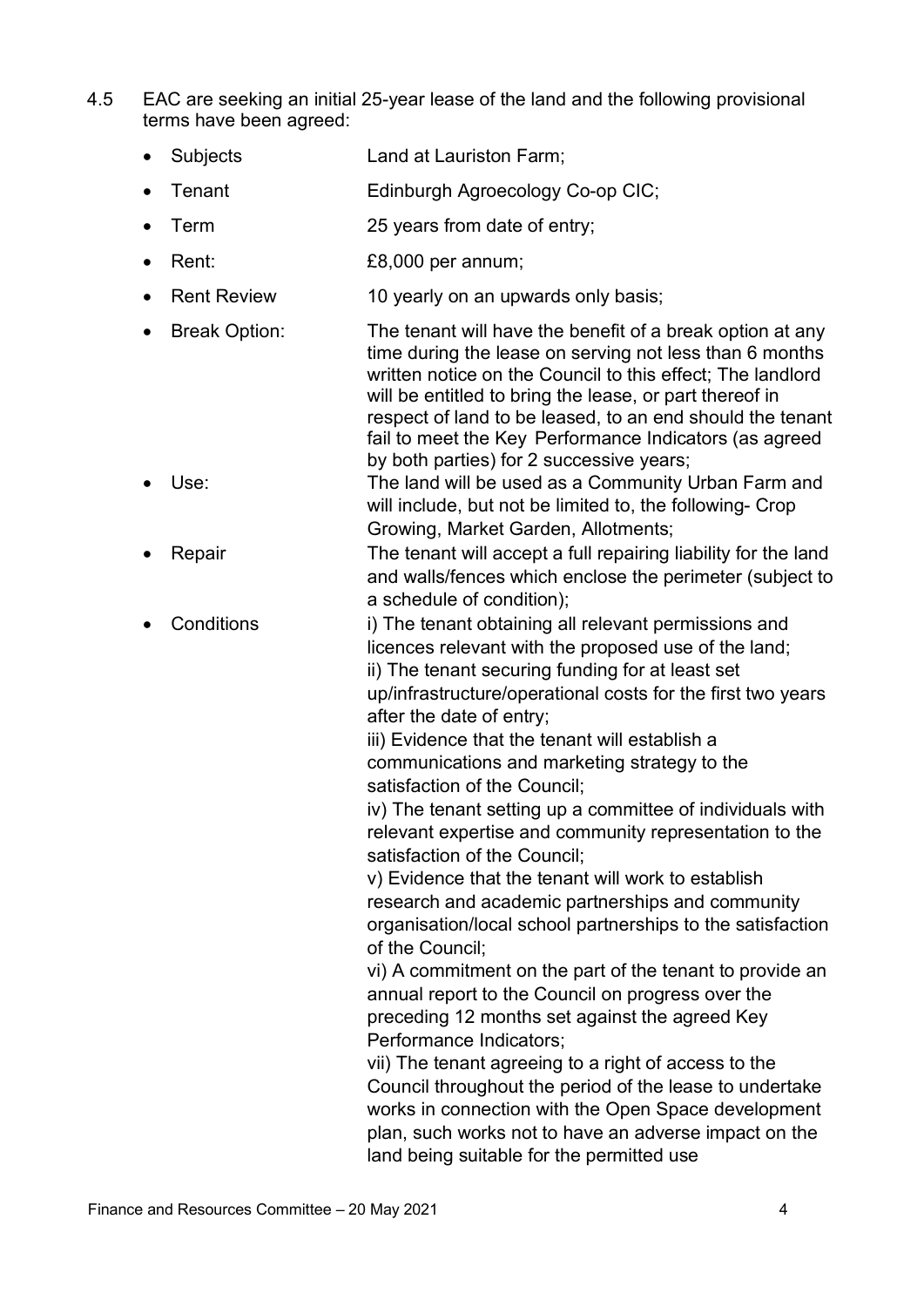4.6 Through the use of agreed Key Performance Indicators, Lauriston Farm's performance will be reviewed against an agreed baseline. This will ensure that the Council has a mechanism to reduce the overall area of land to be leased to the group should there be a risk that this would remain unutilised.

#### **5. Next Steps**

5.1 Subject to Committee approval, the Legal Services will be instructed to progress with the lease documentation, which will be concluded when the conditions have been purified.

### **6. Financial impact**

6.1 A rent of £8,000 per annum will be payable to the General Fund. This reflects the rental that was previously received from the land when it was used for grazing purposes.

#### **7. Stakeholder/Community Impact**

7.1 Ward members have been made aware of the recommendations of the report.

#### **8. Background reading/external references**

8.1 Report to Housing and Economy Committee 22 March 2018 - [Granton Waterfront](https://democracy.edinburgh.gov.uk/Data/Housing%20and%20Economy%20Committee/20180322/Agenda/item_74_-_granton_waterfront_regeneration_strategy.pdf) **[Regeneration Strategy](https://democracy.edinburgh.gov.uk/Data/Housing%20and%20Economy%20Committee/20180322/Agenda/item_74_-_granton_waterfront_regeneration_strategy.pdf)** 

### **9 Appendices**

9.1 Appendix 1 – Location Plan